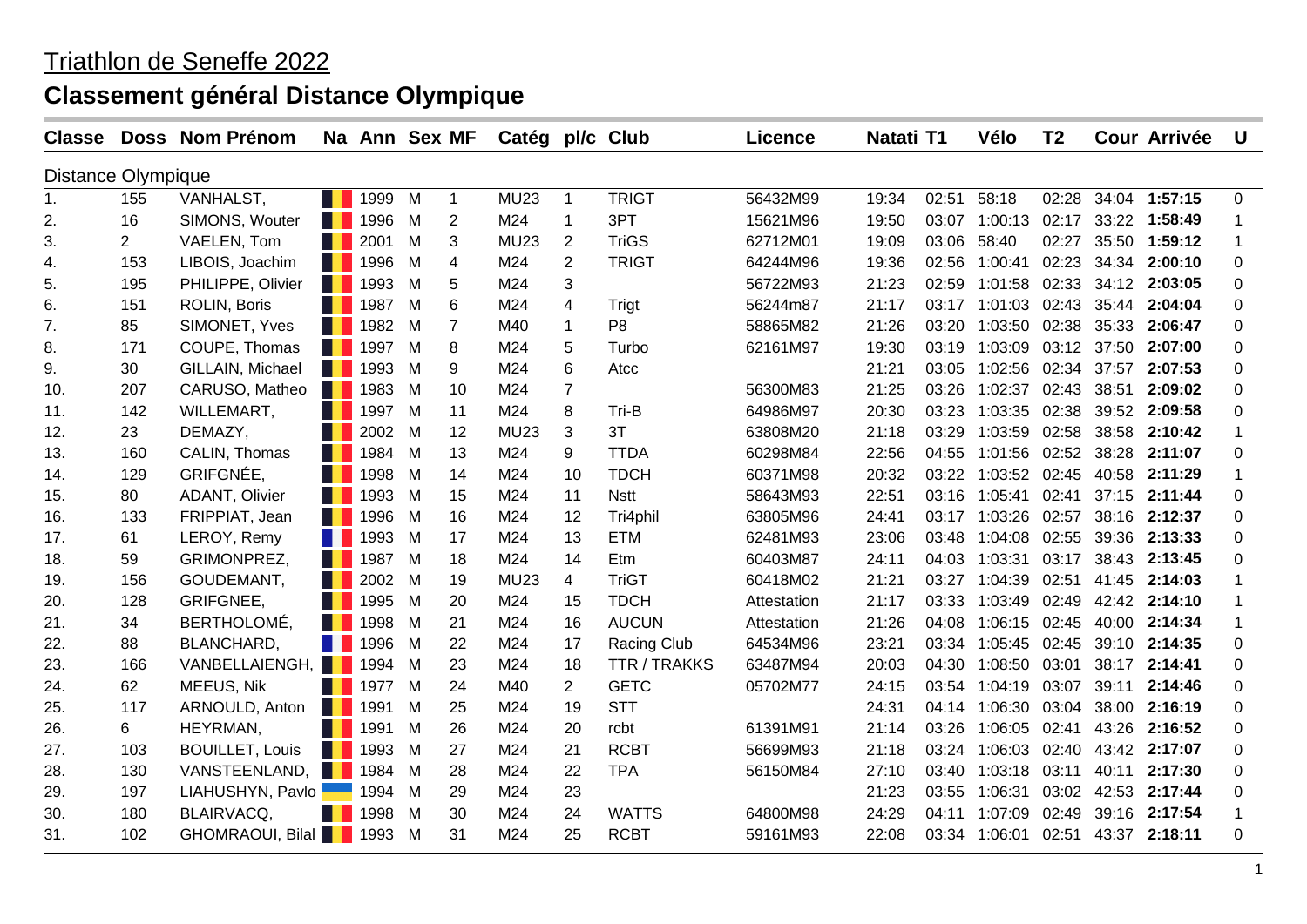| <b>Classe</b> | <b>Doss</b>    | <b>Nom Prénom</b>          |        | Na Ann Sex MF   |   |                | Catég           | pl/c           | <b>Club</b>      | <b>Licence</b>      | Natati T1 |       | Vélo                              | T <sub>2</sub> |       | <b>Cour Arrivée</b> | <b>U</b> |
|---------------|----------------|----------------------------|--------|-----------------|---|----------------|-----------------|----------------|------------------|---------------------|-----------|-------|-----------------------------------|----------------|-------|---------------------|----------|
| 32.           | 124            | EGGERICKX,                 |        | <b>1988</b>     | M | 32             | M24             | 26             | <b>TCDM</b>      | 59955M88            | 24:20     |       | 03:32 1:03:33 02:45               |                |       | 44:43 2:18:53       | 0        |
| 33.           | 3              | CLAISSE, Emma              |        | 1998 F          |   | $\mathbf 1$    | F24             | $\mathbf 1$    | <b>TRIGT</b>     | 58389F98            | 23:51     |       | 03:20 1:07:10 02:51               |                |       | 42:07 2:19:19       | 1        |
| 34.           | 40             | <b>ROMAGUERA</b>           | 编      | 1968            | M | 33             | M50             | $\mathbf 1$    | <b>BTC</b>       | 60130M68            | 23:19     | 03:28 | 1:07:35 02:37                     |                |       | 42:23 2:19:22       | 0        |
| 35.           | 21             | IGLESIAS, Nicolas 1993     |        |                 | M | 34             | M24             | 27             | 3 <sub>t</sub>   | 61777M93            | 24:34     |       | 03:30 1:06:51 03:13 42:22         |                |       | 2:20:30             | 0        |
| 36.           | 44             | LARONDELLE,                |        | <b>1990</b>     | M | 35             | M24             | 28             | <b>BTC</b>       | 60857M90            | 24:41     | 04:09 | 1:08:26 02:46 40:31               |                |       | 2:20:33             | 0        |
| 37.           | 179            | VICKEVORST,                | a kata | 1986            | M | 36             | M24             | 29             | VitaliTri        | 59950M86            | 23:16     |       | 03:48 1:07:12 03:16 43:23 2:20:55 |                |       |                     | 0        |
| 38.           | 14             | VANCOLEN, Pierre   2002 M  |        |                 |   | 37             | <b>MU23</b>     | 5              |                  |                     | 25:05     |       | 03:52 1:10:42 03:47               |                |       | 37:33 2:20:59       | 0        |
| 39.           | 105            | BACQ, Pierre-Loïc   1994 M |        |                 |   | 38             | M24             | 30             | <b>RCBT</b>      | 62502M94            | 23:50     |       | 04:52 1:06:44 03:20 42:29 2:21:15 |                |       |                     | 0        |
| 40.           | $\overline{7}$ | DANS, Pierre               |        | <b>1977</b> M   |   | 39             | M40             | 3              | <b>TRITR</b>     | 58921M77            | 24:01     | 04:48 | 1:08:26 03:28                     |                |       | 40:47 2:21:30       | 0        |
| 41.           | 126            | HENAUT, Louis              |        | 1995            | M | 40             | M24             | 31             | <b>TCDM</b>      | 62879M95            | 24:15     |       | 04:03 1:02:44 03:05               |                | 47:46 | 2:21:53             | 1        |
| 42.           | 199            | GUEUNING, Louis   1997 M   |        |                 |   | 41             | M24             | 32             |                  |                     | 21:58     | 04:21 | 1:05:21                           | 03:58          |       | 47:09 2:22:47       | 0        |
| 43.           | 64             | CRUL, Timothy              |        | 1989            | M | 42             | M24             | 33             | <b>GTC</b>       | 64769               | 25:29     |       | 04:57 1:09:59 02:56 39:49 2:23:10 |                |       |                     | 0        |
| 44.           | 177            | DE LOCHT,                  |        | <b>1990</b>     | M | 43             | M24             | 34             | V <sub>3</sub>   | 63135M90            | 27:08     |       | 03:44 1:06:26                     | 02:38          | 43:21 | 2:23:17             | 0        |
| 45.           | 74             | RIVART,                    |        | <b>1976</b>     | M | 44             | M40             | $\overline{4}$ | Mytribe          | B88614C FFTRI 25:27 |           |       | 04:54 1:05:45 04:01               |                | 43:54 | 2:24:01             | 0        |
| 46.           | 178            | DEJONG, Daniel             |        | <b>1966</b>     | M | 45             | M50             | $\overline{2}$ | <b>VITALITRI</b> | 57552M66            | 23:55     |       | 03:44 1:07:20 03:28               |                |       | 45:44 2:24:11       | 0        |
| 47.           | 144            | DE BILDERLING,             |        | <b>1994</b> M   |   | 46             | M24             | 35             | tribikestation   | 62459M94            | 29:15     |       | 05:11 1:07:16 03:36               |                |       | 39:25 2:24:43       | 0        |
| 48.           | 35             | LECLERCQ, Rémi 1998        |        |                 | M | 47             | M24             | 36             | <b>AUCUN</b>     | Attestation         | 28:46     |       | 04:17 1:06:38 03:05               |                | 42:01 | 2:24:47             | 1        |
| 49.           | 96             | NAVEZ, Julie               |        | <b>1</b> 1986 F |   | $\overline{2}$ | F <sub>24</sub> | $\overline{2}$ | <b>RCBT</b>      | 63831F86            | 25:09     | 04:23 | 1:09:41                           | 03:04          | 43:35 | 2:25:52             | 0        |
| 50.           | 29             | MINETTE,                   |        | <b>1980</b>     | M | 48             | M40             | 5              | Atcc             | 58313M80            | 21:32     |       | 04:13 1:09:49 03:21               |                | 47:31 | 2:26:26             | 0        |
| 51.           | 152            | ROMMEL, Maëlyss 1992 F     |        |                 |   | 3              | F24             | 3              | <b>TRIGT</b>     | 61701F92            | 23:39     |       | 03:33 1:12:27 03:11               |                | 43:51 | 2:26:41             | 0        |
| 52.           | 56             | <b>BROICH, Markus</b>      |        | 1974 M          |   | 49             | M40             | 6              | Erdinger         | 20827               | 23:31     | 04:05 | 1:11:52 03:39                     |                |       | 43:39 2:26:46       | 0        |
| 53.           | 186            | CHATELUS,                  |        | <b>1977</b>     | M | 50             | M40             | $\overline{7}$ |                  | A10851C01600        | 25:19     |       | 04:07 1:09:51 03:11               |                | 45:03 | 2:27:31             | 0        |
| 54.           | 71             | MAHAUX, Philippe 1973      |        |                 | M | 51             | M40             | 8              | Lstt             | 60835m73            | 26:57     | 04:26 | 1:08:47 03:44                     |                | 43:43 | 2:27:37             | 0        |
| 55.           | 4              | SANZ, Leandro              |        | <b>1993</b>     | M | 52             | M24             | 37             | VitaliTri        | 63651M93            | 25:16     |       | 03:26 1:13:36 02:42 42:38         |                |       | 2:27:38             | 1        |
| 56.           | 46             | ROBERT, Gauthier 1991      |        |                 | M | 53             | M24             | 38             | <b>BTC</b>       | 63695M91            | 26:35     |       | 04:34 1:08:48 03:25               |                |       | 44:50 2:28:12       | 0        |
| 57.           | 114            | THEATE,                    |        | <b>1</b> 1963 F |   | 4              | F <sub>50</sub> | 1              | SG3A             | 58002F63            | 22:28     |       | 04:07 1:13:17 03:20 45:25 2:28:37 |                |       |                     | 0        |
| 58.           | 192            | DESGAIN, Thomas 1 1988     |        |                 | M | 54             | M24             | 39             |                  |                     | 30:10     | 04:55 | 1:07:32 03:38                     |                |       | 42:34 2:28:49       | 0        |
| 59.           | 116            | BIERNAUX,                  |        | <b>1998</b>     | M | 55             | M24             | 40             | SG3A             | 64868M98            | 24:25     | 04:28 | 1:12:41                           | 02:51          | 44:49 | 2:29:14             | 1        |
| 60.           | 68             | HANOT, Anthony             |        | 1994            | M | 56             | M24             | 41             | Individuel       |                     | 22:17     | 05:16 | 1:07:30 03:45                     |                | 50:27 | 2:29:15             | 0        |
| 61.           | 147            | MERCHIE,                   |        | 1969            | M | 57             | M50             | 3              | <b>TRIGT</b>     | 56433M69            | 25:23     |       | 04:14 1:09:41                     | 03:24          | 47:29 | 2:30:11             | 0        |
| 62.           | 89             | REMY, Sebastien**          |        | 1972            | M | 58             | M50             | 4              | <b>RCBT</b>      | 509406M72           | 24:23     |       | 04:42 1:10:59                     | 03:19          | 46:58 | 2:30:21             | 0        |
| 63.           | 41             | ROBBERECHTS,               |        | <b>1975</b> M   |   | 59             | M40             | 9              | <b>BTC</b>       | 61937M75            | 27:08     |       | 04:40 1:10:04 03:33 45:03 2:30:28 |                |       |                     | $\Omega$ |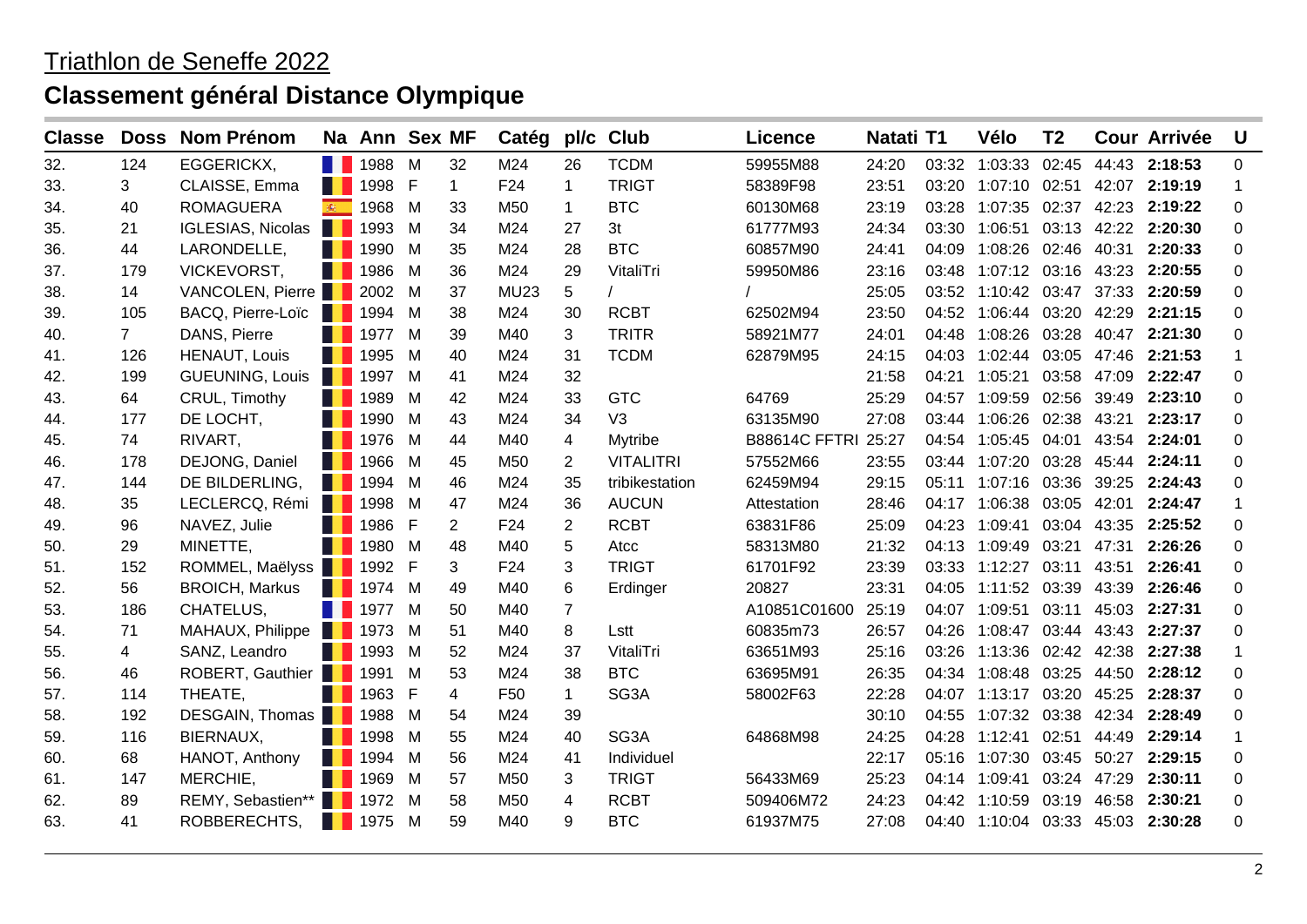| <b>Classe</b> |     | Doss Nom Prénom           | Na Ann Sex MF       |    |    | Catég           | pl/c           | <b>Club</b>           | <b>Licence</b> | Natati T1 |       | Vélo                              | T <sub>2</sub> |       | <b>Cour Arrivée</b> | <b>U</b> |
|---------------|-----|---------------------------|---------------------|----|----|-----------------|----------------|-----------------------|----------------|-----------|-------|-----------------------------------|----------------|-------|---------------------|----------|
| 64.           | 91  | <b>VAN</b>                | <b>1977</b> M       |    | 60 | M40             | 10             | <b>RCBT</b>           | 60311M77       | 28:09     |       | 05:07 1:11:55 03:16 42:05 2:30:32 |                |       |                     | 0        |
| 65.           | 120 | STOQUART,                 | 1993                | M  | 61 | M24             | 42             | <b>TCA</b>            | 64472M93       | 29:06     | 04:05 | 1:11:27 03:00                     |                |       | 43:23 2:31:01       | 0        |
| 66.           | 99  | BILLIET, Anthony          | <b>14 1989</b>      | M  | 62 | M24             | 43             | <b>RCBT</b>           | 62894M89       | 26:05     |       | 04:32 1:10:50                     | 03:06          | 46:36 | 2:31:09             | 0        |
| 67.           | 33  | AGORASTOS,                | <b>1977</b>         | M  | 63 | M40             | 11             | Atcc charleroi        | 59579M77       | 28:52     | 05:58 | 1:04:11                           | 03:57          | 48:25 | 2:31:23             | 0        |
| 68.           | 18  | COBUT, Etienne            | <b>1985</b>         | M  | 64 | M24             | 44             | 3T                    | 60800M85       | 29:32     |       | 04:50 1:11:04 03:08               |                | 43:06 | 2:31:40             | 0        |
| 69.           | 51  | MOMMEN, Inès              | <b>1999</b>         | F  | 5. | <b>FU23</b>     | $\mathbf 1$    | <b>BTC</b>            | 59743F99       | 22:20     | 03:39 | 1:08:20 03:06 54:16 2:31:41       |                |       |                     | 1        |
| 70.           | 187 | PETIT, Sébastien**   1980 |                     | M  | 65 | M40             | 12             |                       |                | 23:18     | 04:19 | 1:09:03 04:10 50:53 2:31:43       |                |       |                     | 0        |
| 71.           | 118 | LALLEMAND,                | $\blacksquare$ 1987 | M  | 66 | M24             | 45             | <b>TCA</b>            | 62949M87       | 28:20     | 04:56 | 1:08:47 03:53                     |                | 45:58 | 2:31:54             | 0        |
| 72.           | 110 | HOUYOUX,                  | <b>1997</b>         | M  | 67 | M24             | 46             | <b>RCBT</b>           | 61441M17       | 22:02     | 04:15 | 1:11:20                           | 03:07          | 51:12 | 2:31:56             | 0        |
| 73.           | 73  | DEVENYNS,                 | 1979                | M  | 68 | M40             | 13             | Madres                | 61699M79       | 28:45     | 04:46 | 1:11:14 02:59                     |                | 44:16 | 2:32:00             | 0        |
| 74.           | 119 | MAHEE, Céline             | 1988                | -F | 6  | F <sub>24</sub> | 4              | <b>TCA</b>            | 59643F88       | 29:50     |       | 05:24 1:14:17 03:38               |                |       | 39:53 2:33:02       | 0        |
| 75.           | 27  | LECAT, Nathalie           | <b>1</b> 1975 F     |    | 7  | F40             | $\mathbf{1}$   | Atcc                  | 62711F75       | 31:49     | 05:03 | 1:11:52 03:31                     |                | 41:48 | 2:34:03             | 0        |
| 76.           | 37  | LEGROS, Victor            | 2001                | M  | 69 | <b>MU23</b>     | 6              | <b>BBRT</b>           | 63631M01       | 24:47     |       | 04:41 1:09:10 03:44               |                | 51:46 | 2:34:08             | 1        |
| 77.           | 60  | VERCRUYSSE,               | <b>1988</b>         | M  | 70 | M24             | 47             | <b>ETM</b>            | 60432M88       | 25:24     | 04:28 | 1:13:06 03:19 47:54               |                |       | 2:34:11             | 0        |
| 78.           | 106 | RAMARD,                   | <b>1994</b> M       |    | 71 | M24             | 48             | <b>RCBT</b>           | 64419M94       | 29:35     | 05:55 | 1:12:16 04:10 42:31               |                |       | 2:34:27             | 0        |
| 79.           | 132 | QUINIET, Helene           | <b>1</b> 1993 F     |    | 8  | F24             | 5              | <b>TRAKKS</b>         |                | 26:08     | 05:08 | 1:15:21                           | 03:29          | 44:49 | 2:34:55             | 0        |
| 80.           | 58  | <b>WISEUR, Alexis</b>     | <b>1997</b>         | M  | 72 | M24             | 49             | <b>ETC</b>            |                | 26:11     | 03:48 | 1:11:24                           | 03:36          | 50:09 | 2:35:08             | 0        |
| 81.           | 137 | PETRY, Alexandre 1981     |                     | M  | 73 | M40             | 14             | <b>Triathlon Club</b> | 64471M81       | 30:09     | 04:58 | 1:12:26                           | 03:28          | 44:11 | 2:35:12             | 0        |
| 82.           | 203 | <b>GUEUNING, Colin</b>    | <b>14.2001</b>      | M  | 74 | <b>MU23</b>     | $\overline{7}$ |                       |                | 23:31     | 04:29 | 1:14:22 04:08                     |                | 49:09 | 2:35:39             | 0        |
| 83.           | 204 | LOUIS, Arthur             | 2002                | M  | 75 | <b>MU23</b>     | 8              |                       |                | 24:07     |       | 04:42 1:09:57 04:24               |                | 52:38 | 2:35:48             | 0        |
| 84.           | 48  | POISMANS,                 | 1992 M              |    | 76 | M24             | 50             | <b>BTC</b>            | 61804M92       | 24:36     |       | 05:07 1:11:55 04:34               |                | 49:49 | 2:36:01             | 0        |
| 85.           | 134 | GUIBERT,                  | <b>1989</b>         | M  | 77 | M24             | 51             | Triathliege           | 62007M89       | 24:36     | 04:44 | 1:15:56 03:54                     |                | 46:56 | 2:36:06             | 0        |
| 86.           | 202 | VAN DE                    | 2000                | M  | 78 | <b>MU23</b>     | 9              |                       |                | 29:52     |       | 04:01 1:10:58                     | 04:17          | 47:12 | 2:36:20             | 0        |
| 87.           | 45  | DESMARETS,                | <b>1991</b>         | M  | 79 | M24             | 52             | <b>BTC</b>            | 62332M91       | 29:12     |       | 04:50 1:12:19                     | 03:32          | 46:50 | 2:36:43             | 0        |
| 88.           | 198 | VANTHOURNOUT, 1994 M      |                     |    | 80 | M24             | 53             |                       |                | 25:12     | 04:46 | 1:12:10 03:50                     |                | 50:50 | 2:36:48             | 0        |
| 89.           | 66  | SIMILLION, Hans           | <b>1989</b>         | M  | 81 | M24             | 54             | H <sub>3</sub> O      | 49149M89       | 24:56     | 04:58 | 1:14:38 05:37                     |                | 47:35 | 2:37:44             | 0        |
| 90.           | 165 | MARCOUX,                  | <b>1982</b> M       |    | 82 | M40             | 15             | <b>TTR</b>            | 62049M82       | 28:12     |       | 04:50 1:12:38                     | 04:03          | 48:23 | 2:38:06             | 0        |
| 91.           | 108 | HEYLBROECK,               | <b>1995</b>         | M  | 83 | M24             | 55             | <b>RCBT</b>           | 62862M95       | 24:25     | 04:26 | 1:16:59                           | 03:40          | 48:38 | 2:38:08             | 0        |
| 92.           | 43  | LINA, Aurélien            | <b>1989</b>         | M  | 84 | M24             | 56             | <b>BTC</b>            | 62858M89       | 23:40     | 05:09 | 1:16:00                           | 03:16          | 50:30 | 2:38:35             | 0        |
| 93.           | 122 | LOGNARD, Edwin            | <b>1977</b>         | M  | 85 | M40             | 16             | Tcbm                  |                | 29:27     | 06:05 | 1:09:05                           | 03:36          | 50:25 | 2:38:38             | 0        |
| 94.           | 100 | LAMBERT, Agnes            | <b>1989</b>         | F  | 9  | F <sub>24</sub> | 6              | <b>RCBT</b>           | 59768F89       | 26:50     | 04:58 | 1:15:32                           | 03:49          | 47:48 | 2:38:57             | 0        |
| 95.           | 78  | RASSON, Nicolas*          | <b>1980</b> M       |    | 86 | M40             | 17             | <b>NSTT</b>           | 58479M80       | 27:25     |       | 05:05 1:12:10 04:35 49:49 2:39:04 |                |       |                     | 0        |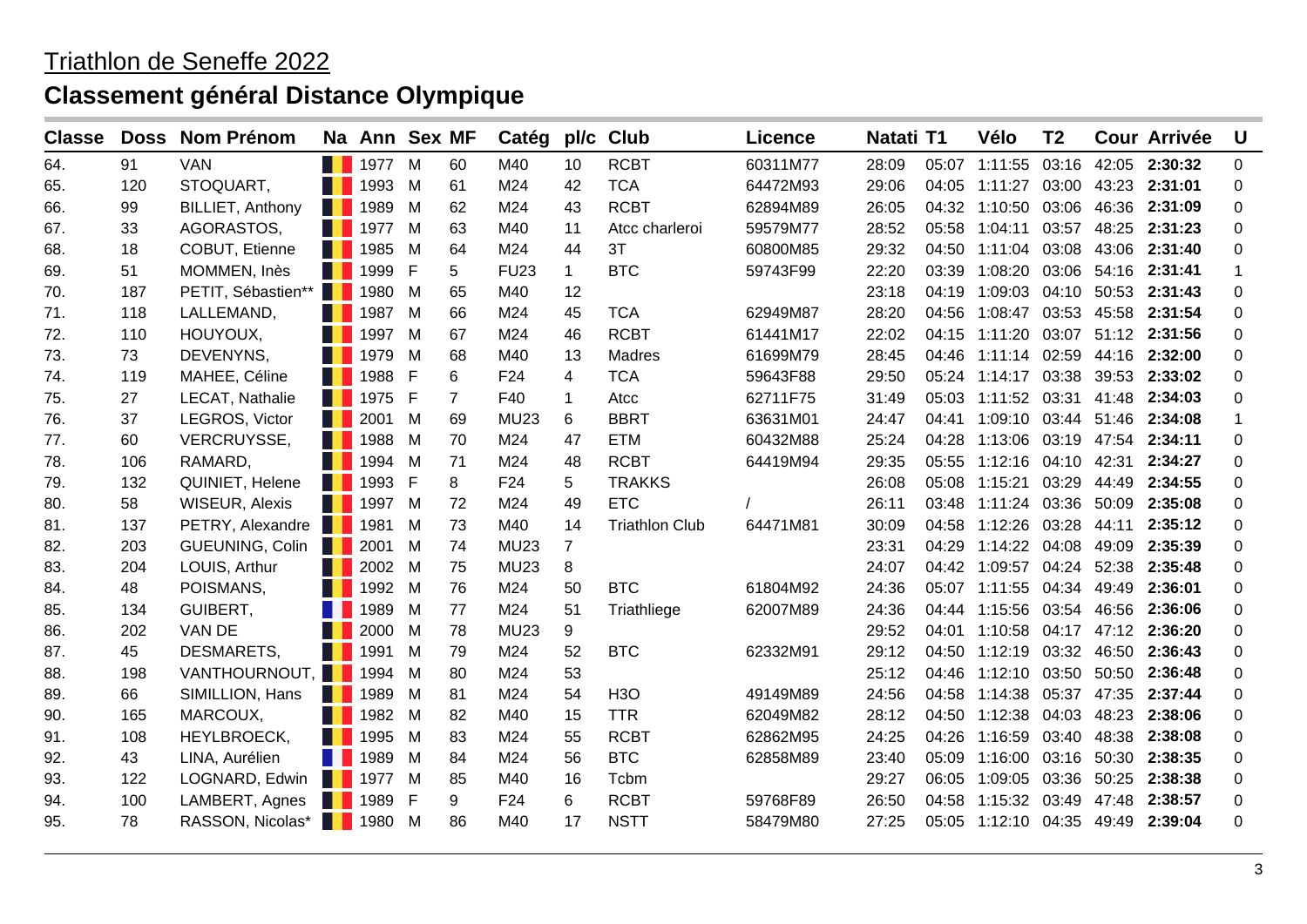| <b>Classe</b> | <b>Doss</b> | <b>Nom Prénom</b>               |                | Na Ann Sex MF       |   |     | Catég           | pl/c           | <b>Club</b>     | <b>Licence</b> | Natati T1 |       | Vélo                               | T <sub>2</sub> |       | <b>Cour Arrivée</b> | U        |
|---------------|-------------|---------------------------------|----------------|---------------------|---|-----|-----------------|----------------|-----------------|----------------|-----------|-------|------------------------------------|----------------|-------|---------------------|----------|
| 96.           | 161         | CREMER, Céline                  |                | <b>1</b> 1994 F     |   | 10  | F24             | $\overline{7}$ | <b>TTDA</b>     | 64616F94       | 25:43     |       | 05:02 1:12:17                      | 03:53          |       | 52:43 2:39:38       | 0        |
| 97.           | 90          | SCHOONJANS,                     |                | <b>1973</b> M       |   | 87  | M40             | 18             | <b>RCBT</b>     | 58971M73       | 25:40     |       | 05:31 1:15:21                      | 04:23          |       | 49:24 2:40:19       | 0        |
| 98.           | 158         | LEMAIRE, Lionel                 |                | <b>1978</b>         | M | 88  | M40             | 19             | <b>TRILGE</b>   | 61249M78       | 27:18     |       | 05:17 1:15:20 03:53                |                | 48:36 | 2:40:24             | 0        |
| 99.           | 188         | MARCEL, Mathieu                 |                | <b>1986</b>         | M | 89  | M24             | 57             |                 |                | 26:00     | 04:58 | 1:18:31 03:40 47:30                |                |       | 2:40:39             | 0        |
| 100.          | 72          | DESMET,                         |                | <b>1991</b>         | M | 90  | M24             | 58             | <b>LSTT</b>     | 63311M91       | 28:26     |       | 04:28 1:11:35 03:12 53:19          |                |       | 2:41:00             | 0        |
| 101.          | 19          | THEYS, Thomas                   |                | <b>1988</b>         | M | 91  | M24             | 59             | 3T              | 64205M88       | 31:46     |       | 05:19 1:12:26 04:00 47:58 2:41:29  |                |       |                     | 0        |
| 102.          | 101         | <b>BERSINI, Louis</b>           |                | 1990                | M | 92  | M24             | 60             | <b>RCBT</b>     |                | 28:42     |       | 06:03 1:16:22 04:19 46:50 2:42:16  |                |       |                     | 0        |
| 103.          | 86          | CURELLA,                        |                | <b>1973</b>         | M | 93  | M40             | 20             | Puissance huy'T | 63146M73       | 27:14     | 04:58 | 1:13:35 04:54 51:55 2:42:36        |                |       |                     | 0        |
| 104.          | 38          | VERHOEST, Peter 1984 M          |                |                     |   | 94  | M24             | 61             | <b>BLB</b>      |                | 35:07     | 05:26 | 1:13:47 03:54 44:28 2:42:42        |                |       |                     | 0        |
| 105.          | 49          | BIHAIN, Alexandra 1993 F        |                |                     |   | 11  | F <sub>24</sub> | 8              | <b>BTC</b>      | 62560F93       | 24:02     | 03:56 | 1:15:07 03:30 56:07 2:42:42        |                |       |                     | 0        |
| 106.          | 47          | SUYS, Olivier                   |                | 1992 M              |   | 95  | M24             | 62             | <b>BTC</b>      | 62076M92       | 29:35     |       | 04:30 1:10:36 03:06 55:26 2:43:13  |                |       |                     | 0        |
| 107.          | 139         | DIEU, Nicolas                   |                | $\blacksquare$ 1979 | M | 96  | M40             | 21             | Triathlon team  | 62651M79       | 30:12     |       | 04:32 1:12:46 03:54 51:55 2:43:19  |                |       |                     | 0        |
| 108.          | 127         | GRIFGNEE,                       |                | <b>1966</b>         | M | 97  | M <sub>50</sub> | 5              | <b>TDCH</b>     | $\Omega$       | 28:24     |       | 04:29 1:14:14 04:09 52:56          |                |       | 2:44:12             | 0        |
| 109.          | 93          | SCATLIFFE,                      |                | <b>1</b> 1982 F     |   | 12  | F40             | $\overline{2}$ | <b>RCBT</b>     | 56470F82       | 25:40     |       | 06:29 1:14:01 04:40 53:23          |                |       | 2:44:13             | 0        |
| 110.          | 17          | ADANT, Jean                     |                | <b>1977</b> M       |   | 98  | M40             | 22             | 3T              | 64018M77       | 32:48     |       | 06:39 1:13:04 03:50                |                |       | 49:02 2:45:23       | 0        |
| 111.          | 94          | TESIC, Tatjana                  |                | 1984 F              |   | 13  | F <sub>24</sub> | 9              | <b>RCBT</b>     | 63473F84       | 22:31     |       | 04:19 1:19:21 03:31                |                |       | 56:27 2:46:09       | 0        |
| 112.          | 206         | NACHTERGAELE, 2003 M            |                |                     |   | 99  | M <sub>18</sub> | 1              |                 |                | 29:38     |       | 05:31 1:21:31 03:41                |                |       | 46:12 2:46:33       | 0        |
| 113.          | 121         | MAURISSEN,                      |                | <b>1966</b>         | M | 100 | M <sub>50</sub> | 6              | <b>TCBM</b>     | 57102M66       | 25:44     |       | 05:11 1:11:14 04:58 1:00:0 2:47:08 |                |       |                     | 0        |
| 114.          | 82          | LAVAL, Bernard                  |                | <b>1978</b> M       |   | 101 | M40             | 23             | P 8             | 59598H786275   | 29:25     |       | 06:03 1:15:16 04:21                |                |       | 52:05 2:47:10       | 0        |
| 115.          | 25          | DI.                             |                | 1968 M              |   | 102 | M <sub>50</sub> | $\overline{7}$ | <b>ATCC</b>     | 63510M68       | 30:21     |       | 05:44 1:13:31 04:17 53:25 2:47:18  |                |       |                     | 0        |
| 116.          | 135         | RONDEUX,                        |                | 1987 M              |   | 103 | M24             | 63             | Triathliège     |                | 26:06     |       | 05:06 1:17:56 04:01                |                |       | 54:16 2:47:25       | 0        |
| 117.          | 172         | MOREL, Martin                   | <b>TELESCO</b> | 2000                | M | 104 | <b>MU23</b>     | 10             | Uclouvain       |                | 27:26     |       | 06:11 1:18:59 04:24 50:32 2:47:32  |                |       |                     | 0        |
| 118.          | 141         | WERGIFOSSE,                     |                | <b>1965</b>         | M | 105 | M50             | 8              | Tri-b           | 64448M65       | 25:16     |       | 05:50 1:13:43 04:08 59:05          |                |       | 2:48:02             | 0        |
| 119.          | 190         | <b>VLEMINCKX,</b>               |                | <b>1986</b>         | M | 106 | M24             | 64             |                 |                | 31:48     |       | 06:17 1:20:24 05:00 45:19          |                |       | 2:48:48             | 0        |
| 120.          | 191         | BRUYNEEL,                       |                | 1986                | M | 107 | M24             | 65             |                 |                | 29:28     |       | 06:15 1:19:28 05:07                |                |       | 49:09 2:49:27       | 0        |
| 121.          | 92          | GAETE DEL RIO,                  |                | <b>1977</b> M       |   | 108 | M40             | 24             | <b>RCBT</b>     | 62743M77       | 30:12     |       | 05:17 1:16:26 04:28                |                |       | 53:16 2:49:39       | 0        |
| 122.          | 8           | KULESZA -                       |                | <b>1</b> 1976 F     |   | 14  | F40             | 3              | <b>RCBT</b>     | 62522F76       | 27:20     |       | 04:50 1:16:27 04:12 57:36          |                |       | 2:50:25             | 0        |
| 123.          | 84          | BEAUJEAN,                       |                | <b>1971</b>         | M | 109 | M50             | 9              | P <sub>8</sub>  | 60680M71       | 32:09     |       | 05:22 1:13:22 03:53 56:15 2:51:01  |                |       |                     | 0        |
| 124.          | 5           | HAMMENECKER,                    | a ka           | 1992                | M | 110 | M24             | 66             | <b>RCBT</b>     | 62778M92       | 31:47     | 05:05 | 1:18:42 03:40 51:51 2:51:05        |                |       |                     | 0        |
| 125.          | 194         | DEQUEVY,                        |                | 1992 M              |   | 111 | M24             | 67             |                 |                | 34:42     |       | 07:30 1:14:53 04:34                |                |       | 50:18 2:51:57       | 0        |
| 126.          | 79          | PAIRON, Marie                   |                | 1980 F              |   | 15  | F40             | 4              | <b>NSTT</b>     | 62696F80       | 29:52     | 05:34 | 1:19:33 03:31                      |                |       | 53:39 2:52:09       | 0        |
| 127.          | 26          | VANDERSTRAETE <sup>1</sup> 1971 |                |                     | M | 112 | M <sub>50</sub> | 10             | <b>ATCC</b>     | 63574M71       | 28:48     |       | 06:33 1:11:15 05:26 1:00:3 2:52:34 |                |       |                     | $\Omega$ |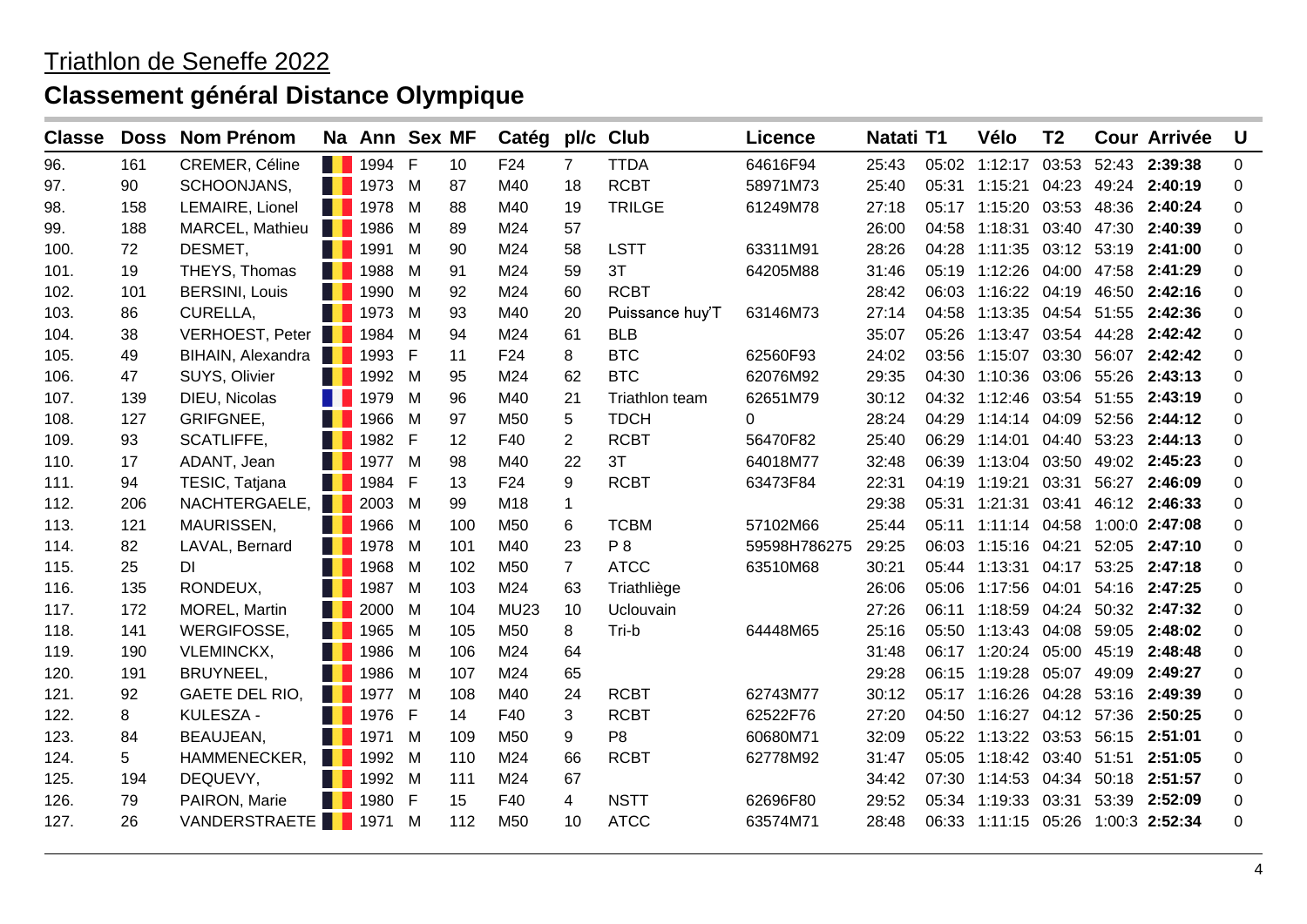| <b>Classe</b> |     | Doss Nom Prénom          |     | Na Ann Sex MF    |     |     | Catég pl/c      |                | <b>Club</b>                 | <b>Licence</b> | Natati T1 |       | Vélo                               | T <sub>2</sub> |       | <b>Cour Arrivée</b> | U |
|---------------|-----|--------------------------|-----|------------------|-----|-----|-----------------|----------------|-----------------------------|----------------|-----------|-------|------------------------------------|----------------|-------|---------------------|---|
| 128.          | 9   | LAMEIR, Christian        |     | <b>14 1958 M</b> |     | 113 | M60             | 1              | <b>RCBT</b>                 | 56810M58       | 28:45     |       | 06:04 1:18:34 03:55                |                |       | 56:06 2:53:24       | 0 |
| 129.          | 176 | <b>BEUDIN, Audric</b>    |     | <b>1994</b> M    |     | 114 | M24             | 68             | UTT                         | 63185M94       | 28:36     | 06:19 | 1:17:27 04:09                      |                |       | 57:14 2:53:45       | 0 |
| 130.          | 173 | LUNARDI, Antoine         |     | <b>1</b> 2000    | M   | 115 | <b>MU23</b>     | 11             | <b>UCLouvain</b>            |                | 29:08     | 06:00 | 1:19:39                            |                |       | 04:40 54:47 2:54:14 | 0 |
| 131.          | 189 | MINGOIA,                 |     | <b>1986</b>      | M   | 116 | M24             | 69             |                             |                | 33:54     |       | 06:57 1:16:52 04:28                |                |       | 52:37 2:54:48       | 0 |
| 132.          | 22  | COULON,                  |     | <b>1996</b>      | M   | 117 | M24             | 70             | 3T                          | 64392M96       | 33:47     | 06:25 | 1:18:16 04:18                      |                | 53:08 | 2:55:54             | 0 |
| 133.          | 182 | DESOMBERG,               |     | <b>1967</b> M    |     | 118 | M50             | 11             |                             |                | 32:38     |       | 07:47 1:17:47 05:21                |                |       | 56:24 2:59:57       | 0 |
| 134.          | 146 | PETIT, Thibault          |     | <b>12001</b>     | M   | 119 | <b>MU23</b>     | 12             | Trifly                      | 64532M01       | 37:44     |       | 05:08 1:14:32 03:54                |                |       | 59:32 3:00:50       | 0 |
| 135.          | 83  | KOHL, Angélique          |     | <b>1969 F</b>    |     | 16  | F <sub>50</sub> | $\overline{2}$ | P <sub>8</sub>              | 60376F69       | 35:58     | 05:26 | 1:19:15 04:08 56:13 3:01:00        |                |       |                     | 0 |
| 136.          | 77  | BEAUDOT, Cedric   1976 M |     |                  |     | 120 | M40             | 25             | <b>NSTT</b>                 |                | 28:13     |       | 04:42 1:16:27 04:45                |                |       | 1:09:3 3:03:40      | 0 |
| 137.          | 111 | MOREAU, Marie            |     | <b>1</b> 2000 F  |     | 17  | <b>FU23</b>     | $\overline{2}$ | <b>RCBT</b>                 | 59421F00       | 27:22     | 04:26 | 1:24:02 04:26                      |                |       | 1:04:2 3:04:38      | 1 |
| 138.          | 169 | <b>BEN MAIZ, Elyes</b>   |     | <b>C</b> 1990 M  |     | 121 | M24             | 71             | <b>TURBO</b>                | 63426M90       | 37:58     |       | 05:32 1:20:30 04:11                |                |       | 56:44 3:04:55       | 0 |
| 139.          | 65  | CALVAGNA,                |     | <b>1962</b>      | M   | 122 | M60             | $\overline{2}$ | <b>H3O</b>                  | 57621M62       | 33:09     | 07:23 | 1:18:34 05:19                      |                |       | 1:00:5 3:05:20      | 0 |
| 140.          | 50  | RONKART, Nathan 1996     |     |                  | M   | 123 | M24             | 72             | <b>BTC</b>                  | 64892M96       | 40:00     |       | 05:41 1:17:24 05:14                |                |       | 58:44 3:07:03       | 0 |
| 141.          | 15  | <b>HEYLEN, Thomas</b>    |     | <b>1</b> 2002    | M   | 124 | <b>MU23</b>     | 13             |                             |                | 27:51     |       | 05:43 1:24:52 04:09                |                |       | 1:05:1 3:07:47      | 0 |
| 142.          | 184 | VERLINDEN,               |     | <b>1</b> 1969 F  |     | 18  | F <sub>50</sub> | 3              |                             |                | 34:02     |       | 07:13 1:27:07 05:26 54:15 3:08:03  |                |       |                     | 0 |
| 143.          | 24  | VANESSE, Myriam 1964 F   |     |                  |     | 19  | F50             | 4              | <b>ATCC</b>                 |                | 29:26     |       | 06:04 1:26:23 05:03 1:01:2 3:08:16 |                |       |                     | 0 |
| 144.          | 125 | TESTU, Henri             |     | <b>1 1993</b> M  |     | 125 | M24             | 73             | <b>TCDM</b>                 | 64786M93       | 29:48     | 05:46 | 1:22:52 03:57                      |                |       | 1:06:4 3:09:09      | 0 |
| 145.          | 159 | MATHELET, Lise           |     | <b>1995 F</b>    |     | 20  | F24             | 10             | <b>TTB</b>                  | 63783F95       | 29:06     | 05:55 | 1:26:34 04:19 1:04:1 3:10:11       |                |       |                     | 0 |
| 146.          | 157 | SERON, Serge             |     | <b>1965</b>      | M   | 126 | M50             | 12             | <b>TRILGE</b>               | 60137H65       | 26:53     | 08:04 | 1:20:48                            | 06:11          |       | 1:08:3 3:10:33      | 0 |
| 147.          | 95  | HAYETTE,                 |     | 1984 M           |     | 127 | M24             | 74             | <b>RCBT</b>                 | 62710M87       | 35:00     |       | 06:21 1:20:02 06:44                |                |       | 1:05:3 3:13:41      | 0 |
| 148.          | 28  | BOSERET,                 |     | 1977 M           |     | 128 | M40             | 26             | <b>ATCC</b>                 | 61921M77       | 28:07     |       | 05:32 1:19:23 05:13 1:16:1 3:14:29 |                |       |                     | 0 |
| 149.          | 32  | LAGNEAU,                 |     | <b>1997</b> M    |     | 129 | M24             | 75             | <b>ATCC</b>                 | 63609M97       | 22:12     |       | 04:46 1:20:08 05:22 1:22:0 3:14:31 |                |       |                     | 0 |
| 150.          | 70  | <b>HELAS, Jennyfer</b>   |     | <b>1993 F</b>    |     | 21  | F <sub>24</sub> | 11             | LifeSport Tri Team 64271F93 |                | 32:30     |       | 06:29 1:28:08 03:48 1:04:3 3:15:27 |                |       |                     | 0 |
| 151.          | 205 | TRAPPENIERS,             |     | <b>1</b> 2002    | M   | 130 | <b>MU23</b>     | 14             |                             |                | 29:54     |       | 04:34 1:16:35 03:36                |                |       | 1:27:1 3:21:51      | 0 |
| 152.          | 181 | OPDEBEECK,               |     | <b>1962</b> M    |     | 131 | M60             | 3              |                             |                | 36:14     | 06:56 | 1:26:21                            | 05:06          |       | 1:07:3 3:22:08      | 0 |
| 153.          | 193 | NILLES, Marie            |     | <b>1 1989 F</b>  |     | 22  | F24             | 12             |                             |                | 32:58     | 08:58 | 1:29:29                            | 06:45          |       | 1:05:2 3:23:39      | 0 |
| 154.          | 123 | LEGRAND, Lionel* 1979    |     |                  | M   | 132 | M40             | 27             | <b>TCBM</b>                 | 62941M79       | 37:22     | 06:47 | 1:26:19                            | 05:29          |       | 1:08:2 3:24:18      | 0 |
| 155.          | 31  | WERION, Delphine 1996    |     |                  | - F | 23  | F <sub>24</sub> | 13             | <b>ATCC</b>                 | 62587F96       | 24:19     | 05:49 | 1:26:56                            | 05:26          |       | 1:21:5 3:24:28      | 0 |
| 156.          | 185 | <b>MARTIN PEREZ,</b>     | 晚   | 1977             | M   | 133 | M40             | 28             |                             |                | 31:55     |       | 08:43 1:26:45                      | 05:38          |       | 1:16:1 3:29:18      | 0 |
| 157.          | 76  | ORTIZ, Adrian            | 编   | 1996             | M   | 134 | M24             | 76             | Neant                       |                | 45:42     | 06:46 | 1:16:23 06:00                      |                |       | 1:14:5 3:29:46      | 0 |
| 158.          | 112 | PORIAU, Christine        | . . | 1966 F           |     | 24  | F <sub>50</sub> | 5              | <b>RCNamur</b>              |                | 39:10     | 09:21 | 1:51:58                            | 07:45          |       | 1:09:3 3:57:47      | 0 |
| 159.          | 174 | <b>FERNANDEZ</b>         | 编   | 1948 M           |     | 135 | M70             | 1              | UTT                         | 56537M48       | 40:01     |       | 09:53 1:39:09 09:48 1:20:3 3:59:23 |                |       |                     | 0 |